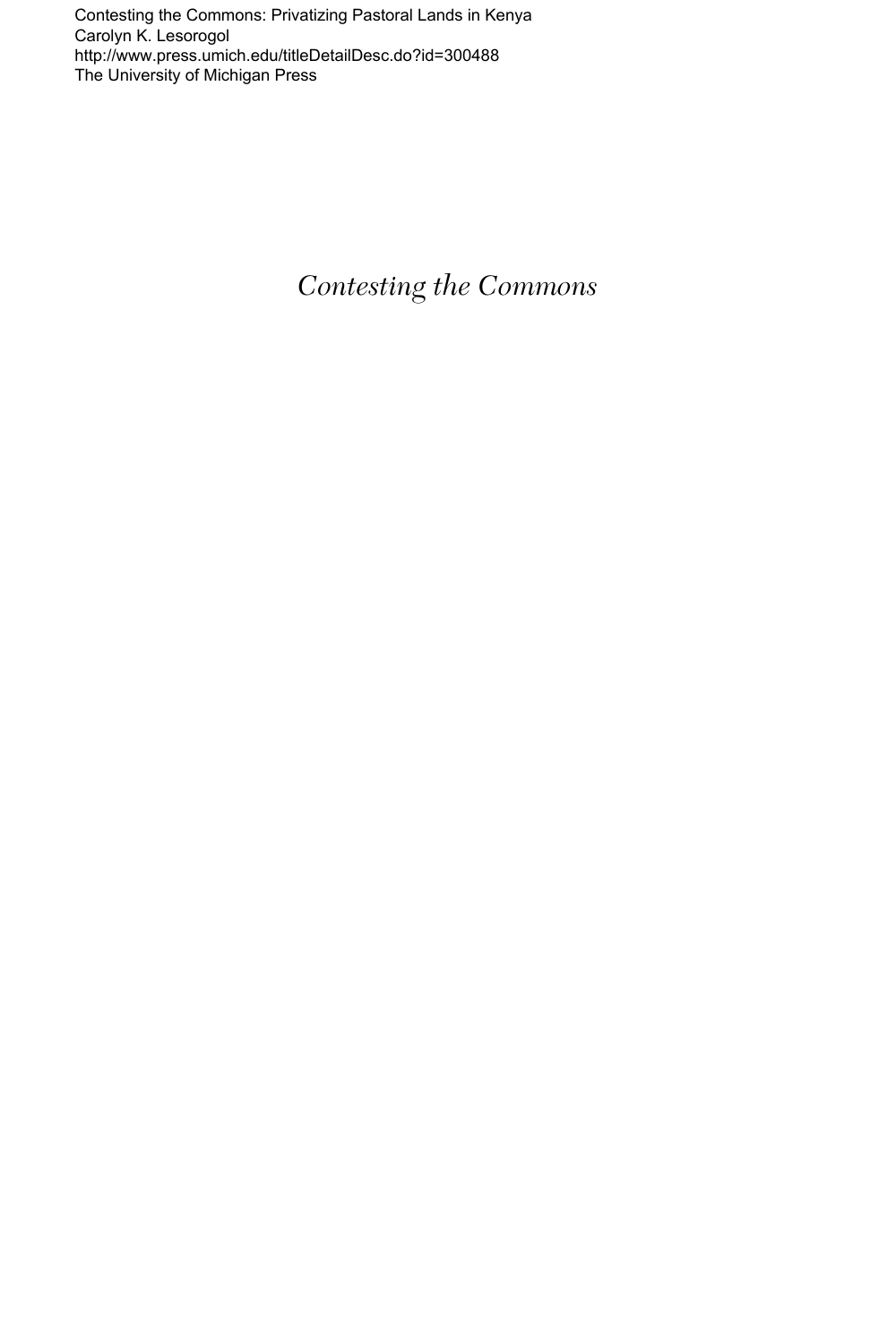*Contesting*  $-$  THE  $-$ *Commons*

# Privatizing Pastoral Lands in Kenya

#### carolyn k. lesorogol

The University of Michigan Press

— Ann Arbor —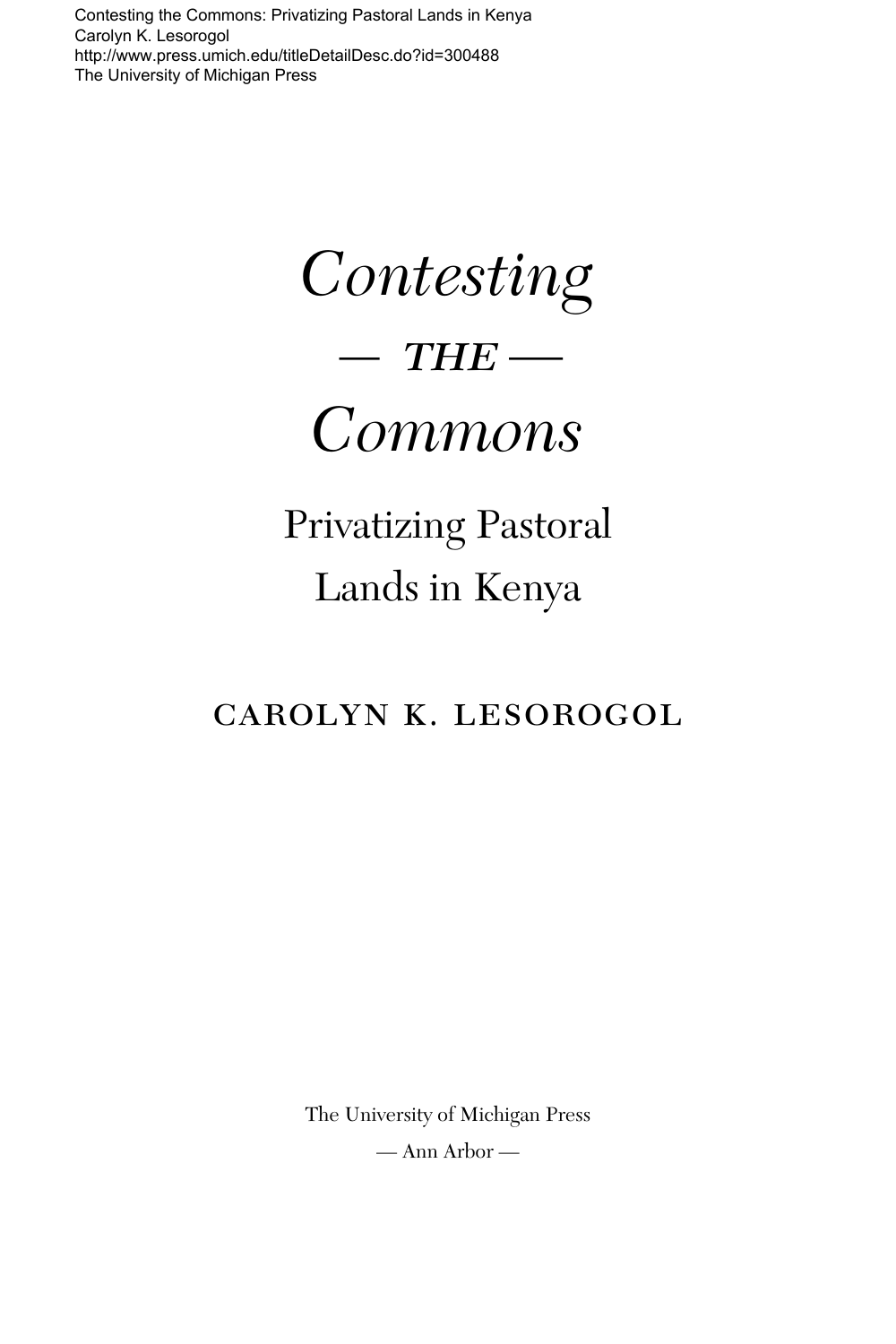> Copyright © by the University of Michigan 2008 All rights reserved Published in the United States of America by The University of Michigan Press Manufactured in the United States of America  $\circledcirc$  Printed on acid-free paper 2011 2010 2009 2008 4 3 2 1

No part of this publication may be reproduced, stored in a retrieval system, or transmitted in any form or by any means, electronic, mechanical, or otherwise, without the written permission of the publisher.

*A CIP catalog record for this book is available from the British Library.*

Library of Congress Cataloging-in-Publication Data

Lesorogol, Carolyn K., 1965–

Contesting the commons : privatizing pastoral lands in Kenya /Carolyn K. Lesorogol.

p. cm.

Includes bibliographical references and index.

isbn-13: 978-0-472-07024-4 (cloth : alk. paper)

isbn-10: 0-472-07024-X (cloth : alk. paper)

isbn-13: 978-0-472-05024-6 (pbk. : alk. paper)

isbn-10: 0-472-05024-9 (pbk. : alk. paper)

1. Commons—Kenya—Samburu District.

2. Land tenure—Social aspects—Kenya—Samburu District.

3. Privatization—Social aspects—Kenya—Samburu District.

4. Samburu District (Kenya)—Social conditions.

5. Samburu District (Kenya)—Economic conditions.

I. Title.

HD1289.K42S265 2008 333.3'167627—dc22 2007040369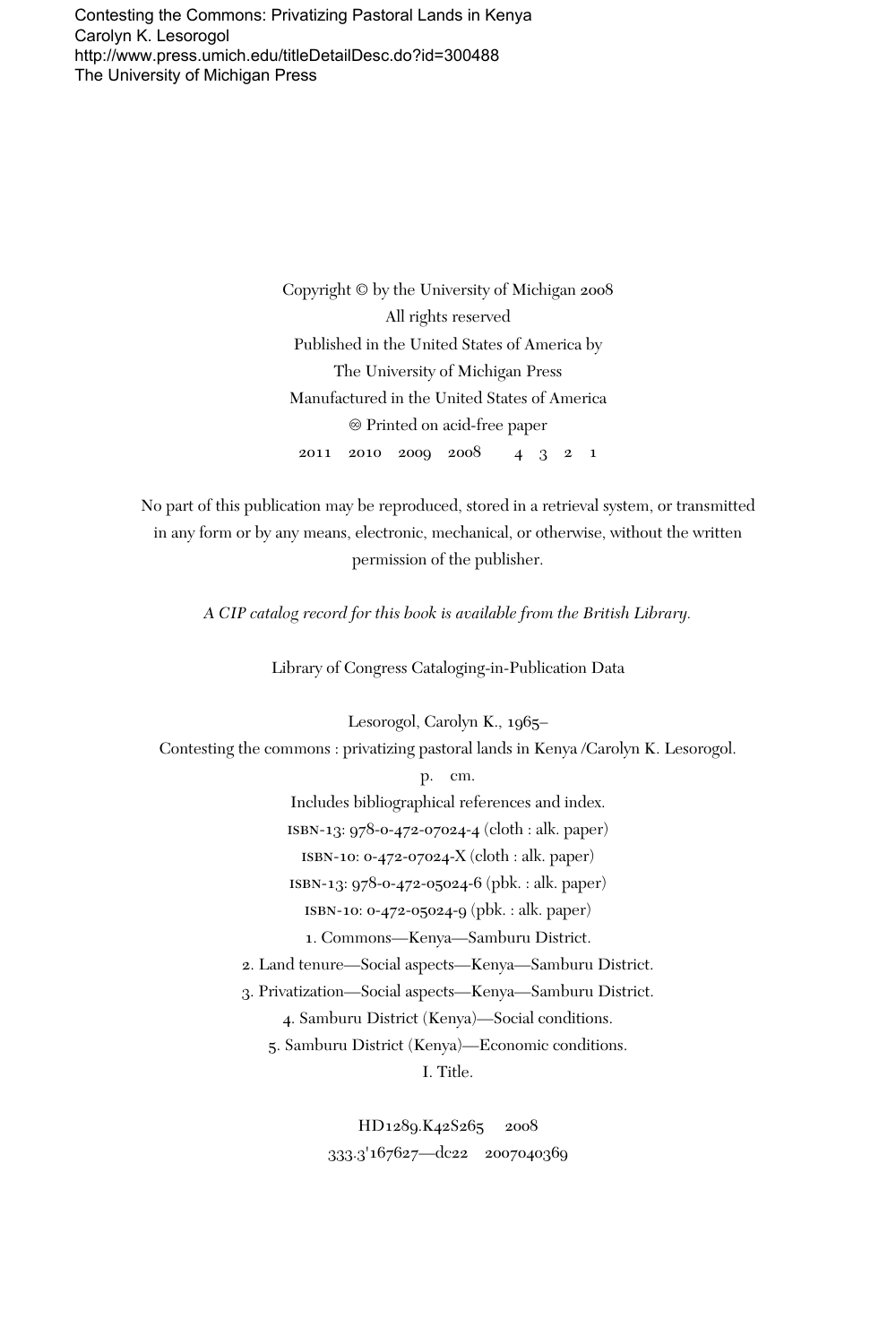# *Figures*

| 1. Map of Kenya                                                     | 18  |
|---------------------------------------------------------------------|-----|
| 2. Stages in the Land Adjudication Process                          | 47  |
| 3. Tropical Livestock Units per Capita in 1978                      | 153 |
| 4. Tropical Livestock Units per Capita in 2000-2001                 | 155 |
| 5. Percentage of Total Income by Source                             | 167 |
| 6. Income by Source, Mbaringon                                      | 168 |
| 7. Income by Source, Siambu                                         | 168 |
| 8. Percentage of Household Income by Source and Quintile            | 173 |
| 9. Distribution of Offers in the Dictator Game                      | 204 |
| 10. Distribution of Offers in the Punishment Game                   | 207 |
| 11. Distribution of Offers and Returns in the Trust Game, Mbaringon | 210 |
| 12. Distribution of Offers and Returns in the Trust Game, Siambu    | 211 |
| 13. Distribution of Offers in the Public Goods Game                 | 212 |
| 14. Distribution of Offers in the Dictator Game with Norm           | 215 |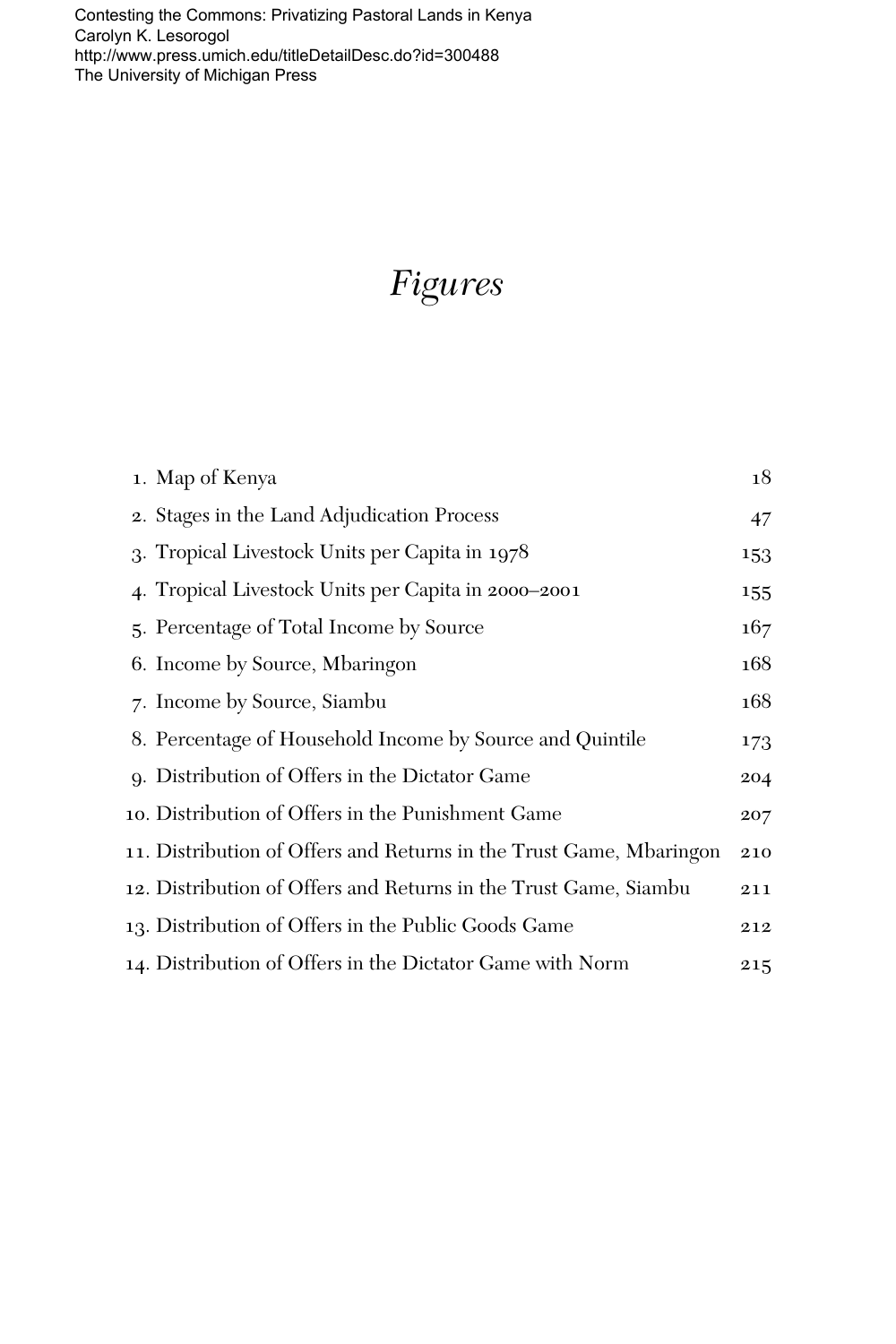## *Tables*

| 1. Characteristics of Sample Population                                     | 151 |
|-----------------------------------------------------------------------------|-----|
| 2. Livestock Holdings in Siambu and Mbaringon, 2000–2001                    | 155 |
| 3. Household Tropical Livestock Units Taking into Account<br>Drought Losses | 156 |
| 4. Polygynous Households by Wealth Category                                 | 158 |
| 5. Wealth Distribution Shown in Quintiles                                   | 159 |
| 6. Children's Educational Attainment                                        | 162 |
| 7. Adult Educational Attainment                                             | 163 |
| 8. Average Years of Education Completed by Male Age Groups                  | 163 |
| 9. Total Income, Per Capita Income, and Sources of Income                   | 166 |
| 10. Households Participating in Wage Labor by Type of Job                   | 170 |
| 11. Average Cash Value of Home Consumption, Siambu                          | 180 |
| 12. Households Leasing Out Land in Siambu by Wealth and                     |     |
| Income Quintiles                                                            | 181 |
| 13. Land Sales in Siambu                                                    | 184 |
| 14. Siambu Land Sales by Wealth and Income Categories                       | 186 |
| 15. Siambu Land Sales by Year                                               | 187 |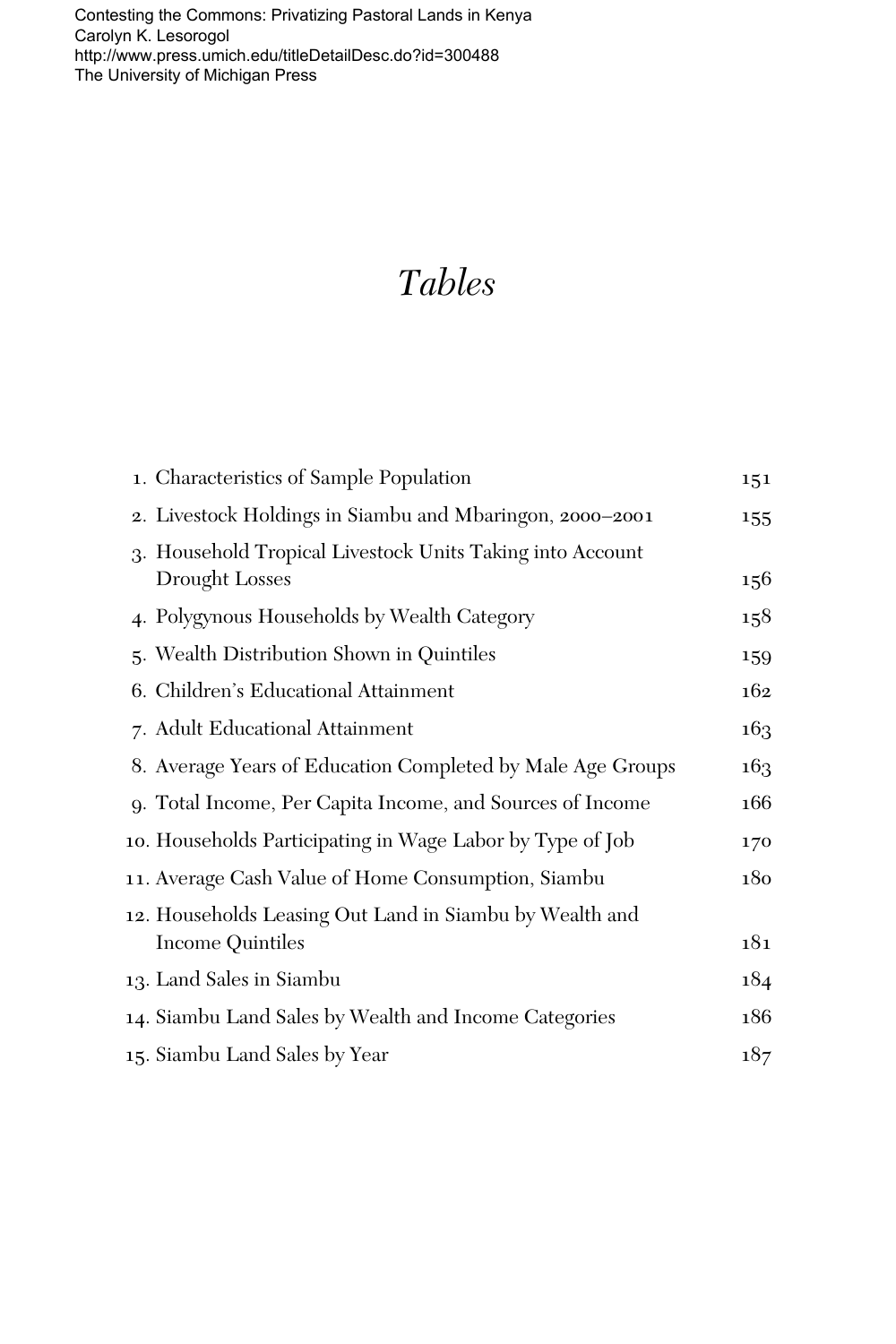## *Acknowledgments*

I am grateful for the support and encouragement of many teachers, colleagues, friends, and family who have contributed in many ways to bringing this book to fruition. I have benefited tremendously from the intellectual environment at Washington University, both as a graduate student in anthropology and a faculty member in social work. Here, interdisciplinary study and a focus on institutions and social change are valued, and rigorous empirical research is encouraged and expected. The ideas explored here owe much to the work of Jean Ensminger, mentor and friend, whose pathbreaking research among Orma pastoralists represents a new direction in the study of pastoralism and economic anthropology. Douglass North's theory of institutions and economic development is fundamental to this study, and Jack Knight's intellectual input was pivotal to developing an explanation of the privatization process centered on bargaining power. John Bowen challenged me to think deeply about both theoretical and empirical questions, and I have gained tremendously from my interactions with him over the years. Pascal Boyer provided detailed comments on drafts and reminded me that not everyone knows the Samburu. I have enjoyed many discussions with Fiona Marshall about Kenya and pastoralism, both of which we have in common. Gautam Yadama and I share interests in the commons and real-world development issues, and I appreciate his input on this project. Thanks also to Edward Lawlor for his useful advice and continuing support. I would like to thank my colleagues in the George Warren Brown School of Social Work for providing a great atmosphere for productive research that engages critical social issues.

This study was generously funded by a dissertation improvement grant from the National Science Foundation, a Fulbright-Hays grant from the U.S.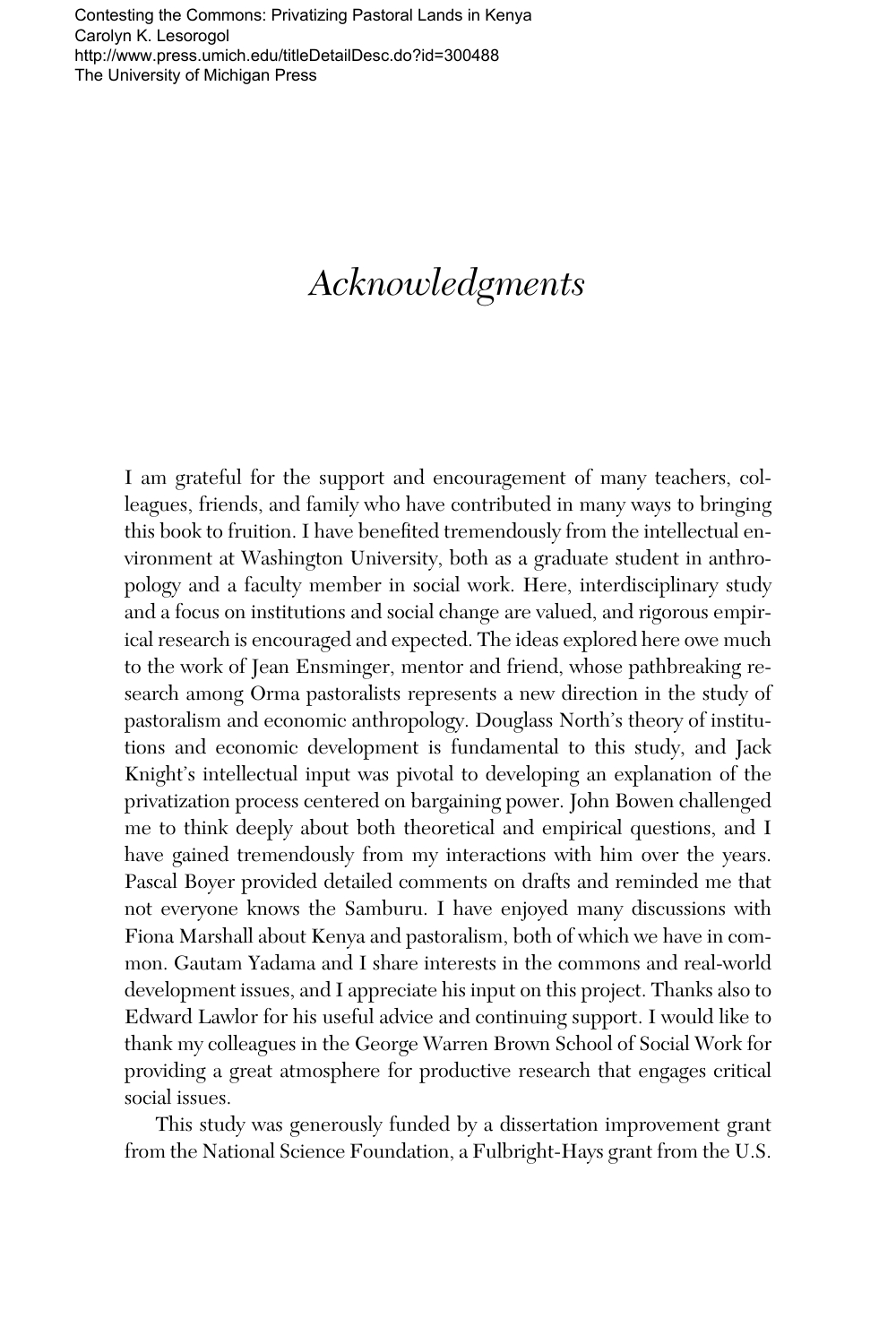xii / acknowledgments

Department of Education, a grant from the Center for New Institutional Social Sciences at Washington University, and a predissertation grant from the International Studies program at Washington University. I thank the Kenyan Ministry for Education Science and Technology for research permission and the Institute for Development Studies at the University of Nairobi for research affiliation.

Portions of chapters have appeared in earlier published works: chapter 5, "Transforming Institutions among Pastoralists: Inequality and Land Privatization," *American Anthropologist* 105, no. 3 (2003): 531–42; chapter 7, "Privatizing Pastoral Lands: Economic and Normative Outcomes in Kenya," *World Development* 33, no. 11 (2005): 1959–78; and chapter 8, "Experiments and Ethnography: Combining Methods for Better Understanding of Behavior and Change," *Current Anthropology* 46, no. 1 (2005): 129–36.

There are many people to thank in Kenya. My two research assistants, Prame Lesorogol and Jonathan Lekeriyo, did an incredible amount of work conducting household surveys, monitoring games, and helping with interviews. Their companionship was always enjoyable and their insights about many issues were useful. Others provided various types of research assistance on a part-time basis, and I would like to thank them: Anthony Letirok, Francis Lempushuna, Jeremiah Lekarikei, Simon Letambul, and Simon Lenolkulal. I truly appreciate the cooperation of all the Samburu families that were involved in any part of the research. Even in a difficult year when people were coping with a severe drought, I was invariably welcomed into people's homes, and my questions were patiently and respectfully answered. I particularly want to thank Saddam Lelesiit and Anna Kanai Lelesiit for providing housing in Siambu and the Lenolkulal family for their hospitality. I had many interesting discussions with Loraine and Michael Wexler and their family in Poro. I also thank the Dolifkas in Maralal for sharing their views about land with me. The staff at Ministry of Lands and Settlements in Maralal graciously allowed me to read files in their office and clarified the policies and procedures of land adjudication. I thank Mwenda Ntarangwi and his family for hospitality in Nairobi. Special thanks are due to Susan Epem and Sarais Lolngojine who helped care for my children while I was out doing research.

Family and friends have provided tremendous support throughout this process, and I would like to thank my parents, Stuart and Rosalind Kornfeld, my sister, Kathy Kornfeld, and my brother, Kerry Kornfeld. In Kenya, my inlaws Noosoroitare, Letampon, and Mpapa Lesorogol, Naisia Leseewa, Arno